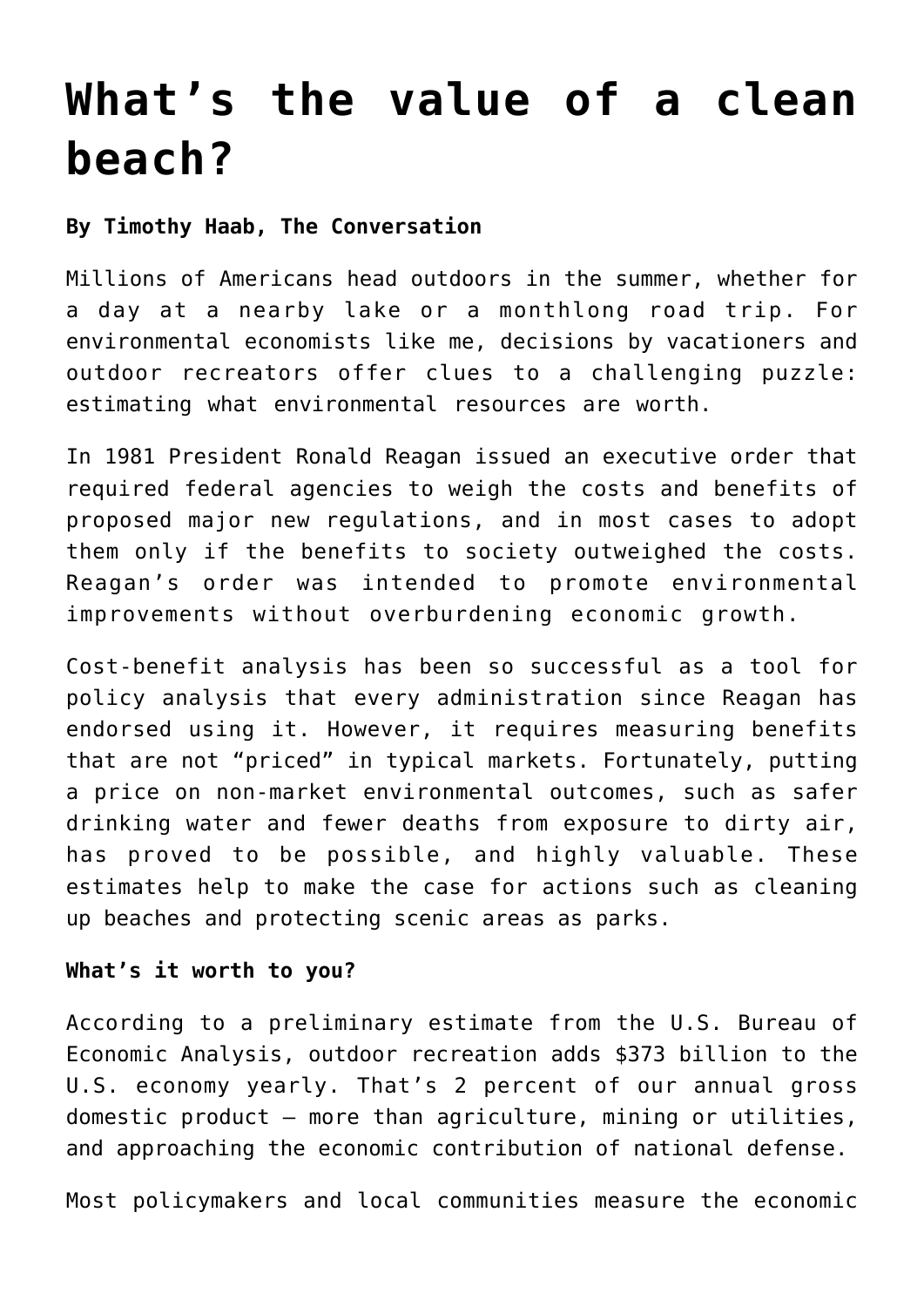value of outdoor recreation through estimates like this, which calculate how much money it adds to local economies through direct expenditures. For example, vacationers rent hotel rooms, and their spending pays employee salaries and funds local investments through hotel taxes. Visitors to national parks pay entrance fees for park upkeep, and augment local economies through employee wages and other expenditures on food and services around the park.

But recreation decisions also reveal the value that people place on the environment itself. Outdoor destinations provide services, such as opportunities to swim or hike in unspoiled settings. If high levels of harmful bacteria close a beach I was planning to visit, I may choose to drive a longer distance to a beach with clean water. By quantifying such increases in time and out-of-pocket expenditures, economists can measure people's willingness to pay for changes in environmental quality.

#### **Funding beach cleanups**

In one recent study, I worked with other researchers to estimate increased travel and time expenditures that people incurred to avoid trash and debris on 31 Southern California beaches. No one wants to go to a beach littered with hypodermic needles, plastic bottles and discarded fishing nets. But cleaning up marine debris is expensive, and it is hard for communities to recover the costs, particularly for public beaches with open access. Understanding the value of cleaner beaches can help build support for funding trash collection.

To measure the amount of debris, we hired workers to walk the beaches tallying quantities of trash. Then we surveyed Southern California residents about how often and where they went to the beach, which enabled us to correlate numbers of visitors at each beach with quantities of debris. Finally, using travel time and expenses for each visitor to visit each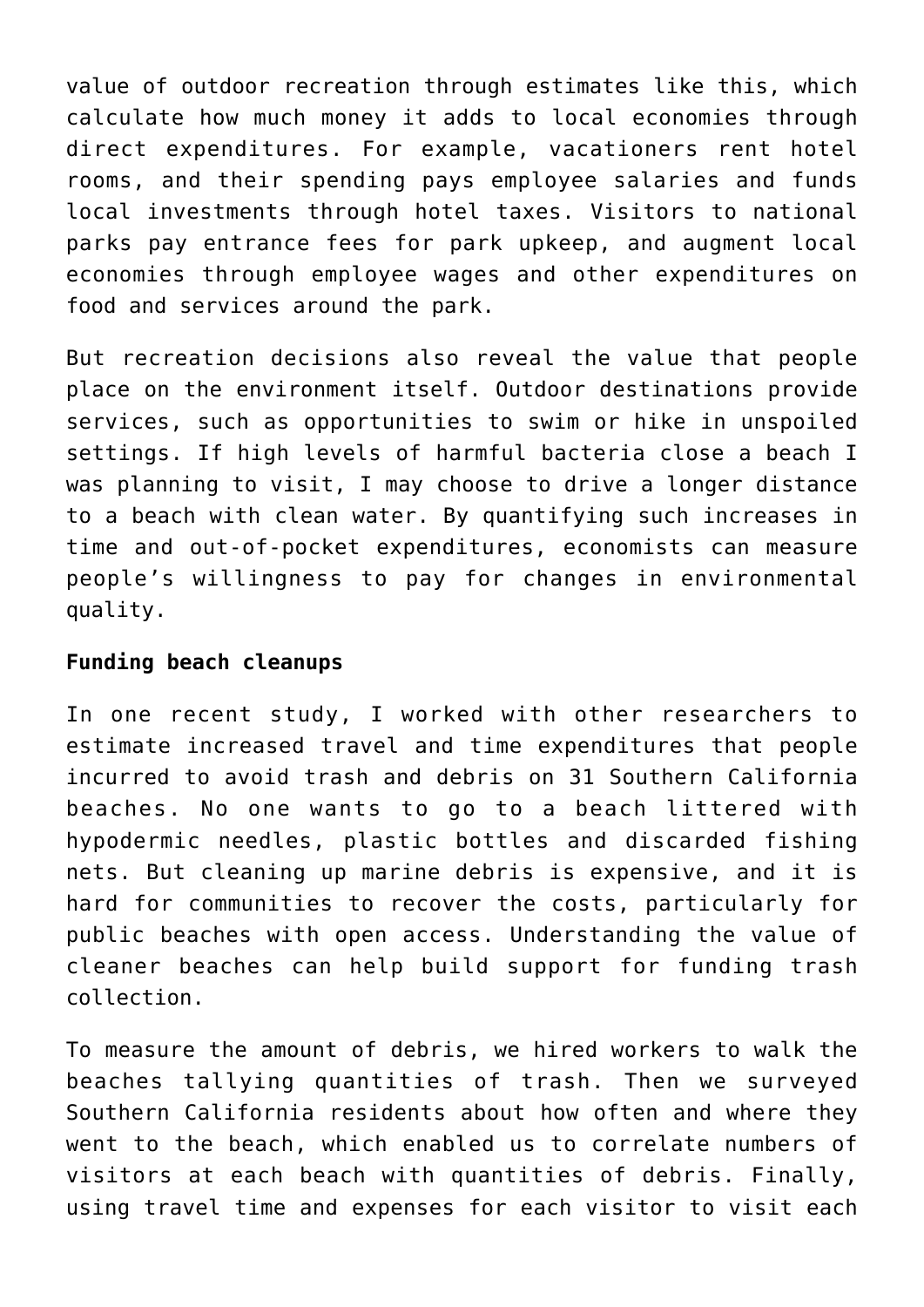beach, we modeled the relationship between where they chose to go to the beach, how much they spent to get there, and the cleanliness of the beach.

Using this model, we found that visitors to these beaches would be willing to incur \$12.91 in additional costs per trip if each of the beaches had 25 percent less debris. This translated into a total willingness to pay \$29.5 million for action to reduce marine debris by 25 percent on these beaches.

#### **Reducing harmful algal blooms in Lake Erie**

Trash on beaches is mainly an aesthetic nuisance, but some resource problems are more severe. For example, warm weather often triggers harmful algal blooms in Lake Erie's western basin. These outbreaks, which are caused by agricultural and urban phosphorous pollution, contain freshwater toxins that are dangerous to humans and animals. They can trigger beach closures, and sometimes even drinking water bans.

Using similar techniques to the California study, I worked with another group of economists to estimate the economic value of reducing outbreaks of harmful algal blooms in Lake Erie. To model the relationship between recreation and water quality, we combined satellite data on harmful algal outbreaks in the lake in the summer of 2016 with visit patterns from a survey of Lake Erie visitors. Once again, we used travel time to each visited site and out-of-pocket expenditures to get there to represent the price of a trip. Then we correlated the price of a trip with the location of the visit and the presence of harmful algal blooms.

Our results showed that reducing these outbreaks through a 40 percent reduction in phosphorous runoff to the Lake Erie Basin would save swimmers, boaters and fishermen \$800,000 to \$970,000 per year by reducing the need for them to travel extra distance to avoid algal blooms.

Just this spring, Ohio declared the western Lake Erie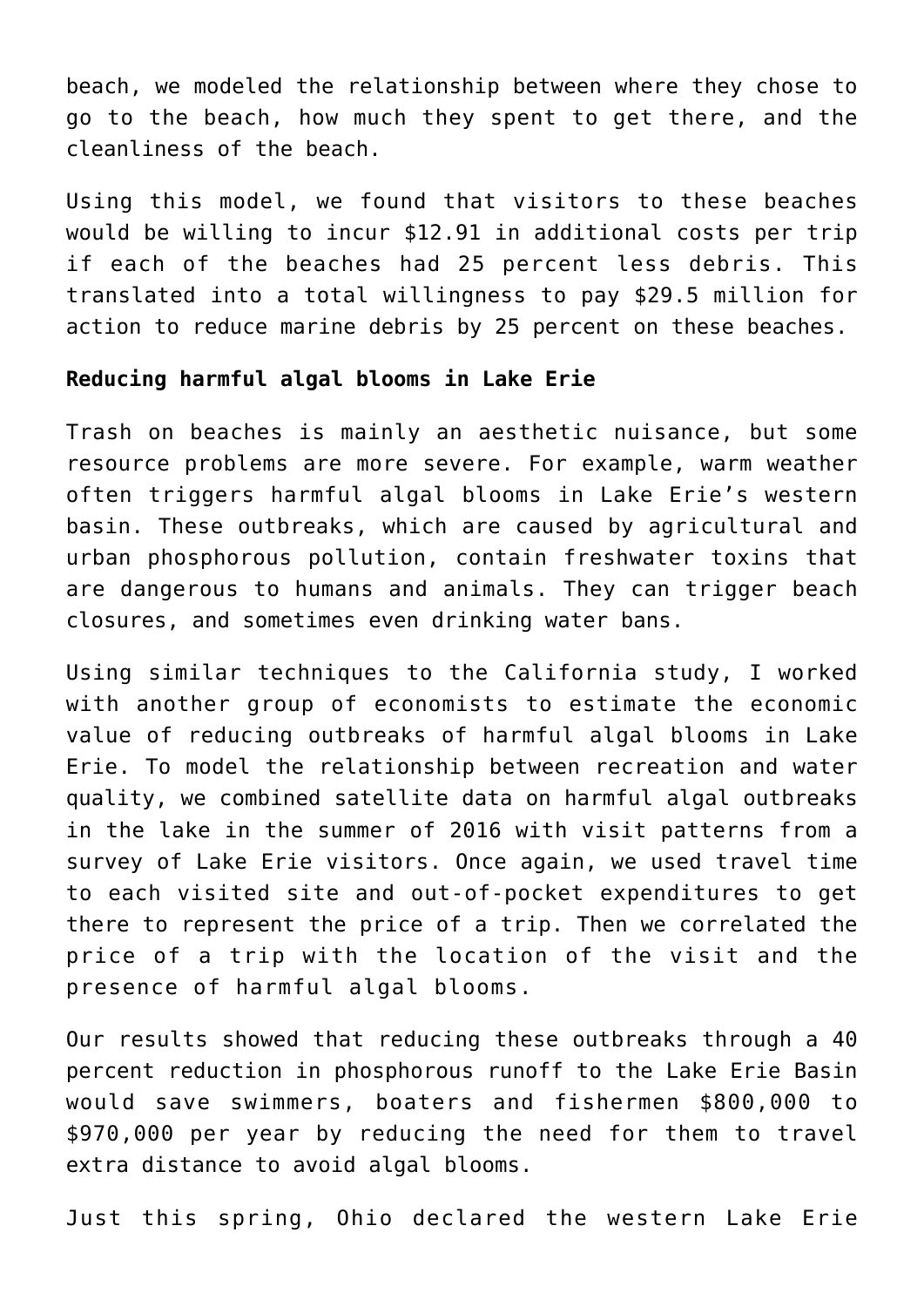watershed to be "impaired" by algal blooms, meaning it does not meet federal water quality standards. Our study provides one measurement of Ohio residents' willingness to pay for a cleaner lake.

### **Avoiding a major oil spill**

People can choose different destinations to avoid dirty beaches or algae outbreaks. But in the case of large-scale environmental disasters, such as the BP Deepwater Horizon oil spill in the Gulf of Mexico in 2010, vacationers are more likely to cancel their trips altogether.

In a study using survey data on canceled vacation trips to Northwest Florida in the year following the BP oil spill, I worked with other economists to estimate the decrease in economic value to Northwest Florida coastal towns. We found that the spill caused a 9 percent drop in trips to Northwest Florida beaches, causing total economic losses of \$252 million to \$332 million across the Florida panhandle. Those losses represent decisions to spend vacation time and money in places where there was less risk of encountering polluted beaches.

The Gulf coast stretches from western Florida to Texas and has numerous beaches and fishing towns, so this sum is probably just a small fraction of economic harm caused by the spill due to canceled travel.

#### **The value of pricing nature**

Contrary to some environmentalists' fears, putting a price on natural resources has encouraged decision-makers to recognize that natural capital is finite. Before, it was easy to assume that they were free to exploit. Now economic valuation research can help decision makers answer questions such as how much damage the BP spill did to natural resources, and whether the benefits of the EPA's Acid Rain Program exceeded the costs. Assigning dollar values to natural resources makes it possible to use the power of markets to design policies and